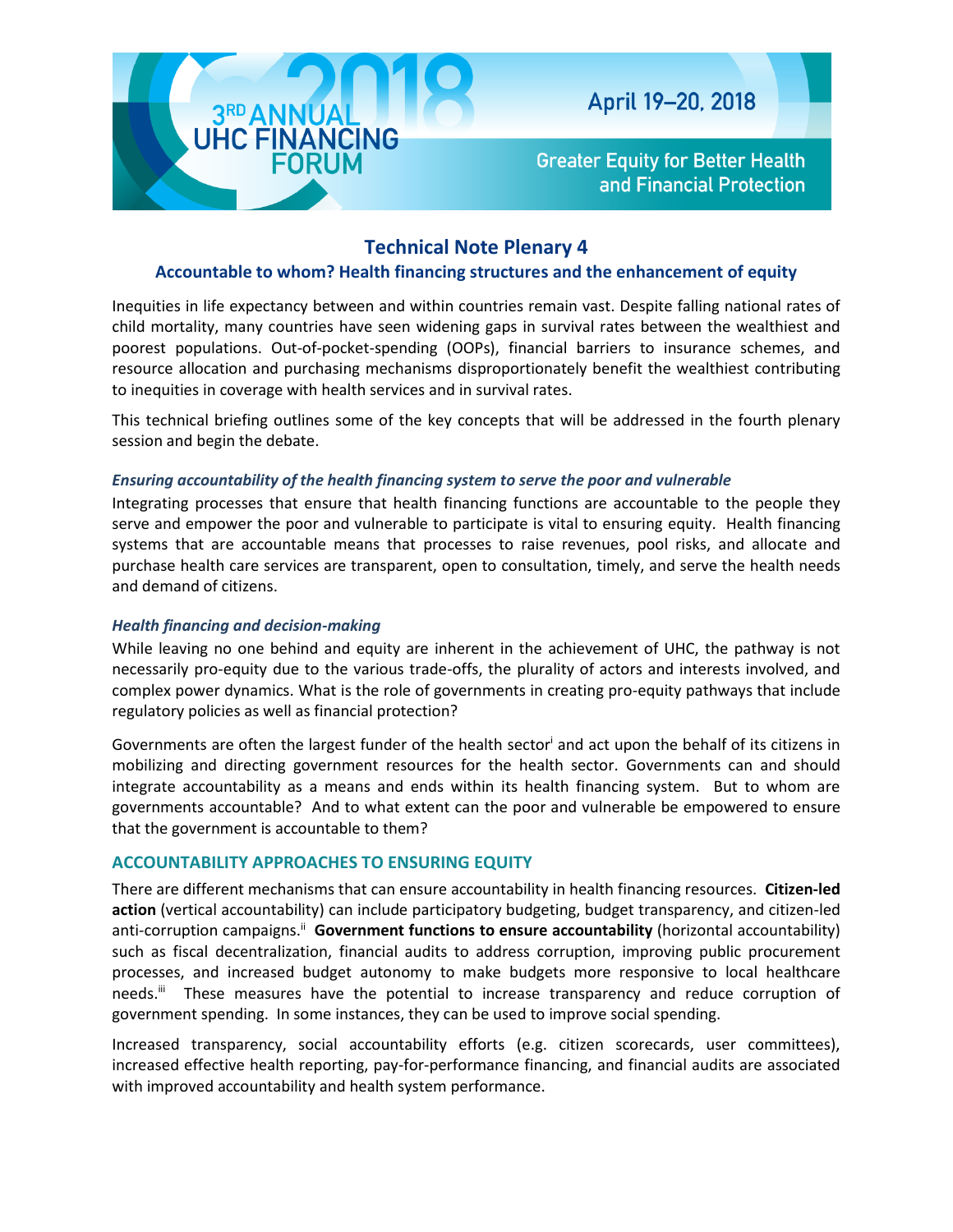The Accountability for Reasonableness framework has been used to increase and direct resources to community priorities in the health sector. $\mathbf{v}$  These principles are as follows:

- 1. *Publicity*: Details of decisions made on how to ration health resources need to be readily available to the public, along with the justification for those decisions  $-$  e.g. why a new technology or medicine was, or was not, accepted for public subsidy;
- 2. *Relevance*: The organization or authority making the decision about the use of scarce resources must provide a *reasonable* explanation of the criteria it uses to make decisions that provide "value for money" in meeting the varied health needs of the population for the resource constraints;
- 3. *Revision and appeals*: Mechanisms for challenge and appeal need to be available with opportunities to modify decisions over time if new evidence becomes available;
- 4. *Regulation*: Formal rules are needed to ensure the first three conditions are fulfilled.

**Participatory budgeting** processes have integrated many of these principles and have been applied in areas as diverse as Brazil, Cameroon, Europe, Peru, Sri Lanka and New York City.<sup>y</sup> This type of approach can influence how much government money is allocated to health, for example. Citizen engagement has, however, generally been limited to budget decisions by lower levels of government  $-$  e.g. municipalities – and usually restricted to a relatively small proportion of the budget. There is also limited evidence on its impact, either in terms of the extent of public debate that this facilitates or the outcomes that result from it.<sup>vi</sup> Less direct have been efforts by civil society organizations such as the African Health Budget Network to influence government allocations to health through advocacy or to encourage African governments to adhere to the agreement made in Abuja Declaration of 2001 to allocate 15% of their budgets to health.<sup>vii</sup>

**Anti-corruption efforts** protect already stressed government health budgets from loss to corruption. Corruption diverts resources from the poor and marginalized, undermines people's trust in health systems, and reinforces inequities throughout society.<sup>viii</sup> Social audits, improved procurement processes, and government financial audits are examples of citizen and government led efforts to combat corruption. In Ukraine the use of e-procurement and e-health platforms have helped to increase transparency in the health system leading to reduced corruption in health sector procurement process, lowering costs and increasing access to services for the poorest.<sup>ix</sup>

#### *Why does accountability for health financing deserve special attention?*

At the core of UHC is equity. However, equity can only be realized with strong accountability structures throughout the health systems which in turn is indispensable for effectively pursuing UHC. The approaches outlined above are central to implementing programs and services, so unless those country systems are subject to some form of accountability processes that translate the needs of the poor and underserved into pressures to finance programs and services that will benefit them, efforts to increase equitable finance and spending will not be sustained.

Integrating accountability mechanisms needs to work beyond the health sector. But in many countries, donor assistance is higher in health than in other sectors. New approaches come with new opportunities and threats to increasing equity within health systems, donor resources can be channeled in ways to support accountability of the health system to the poor and underserved.